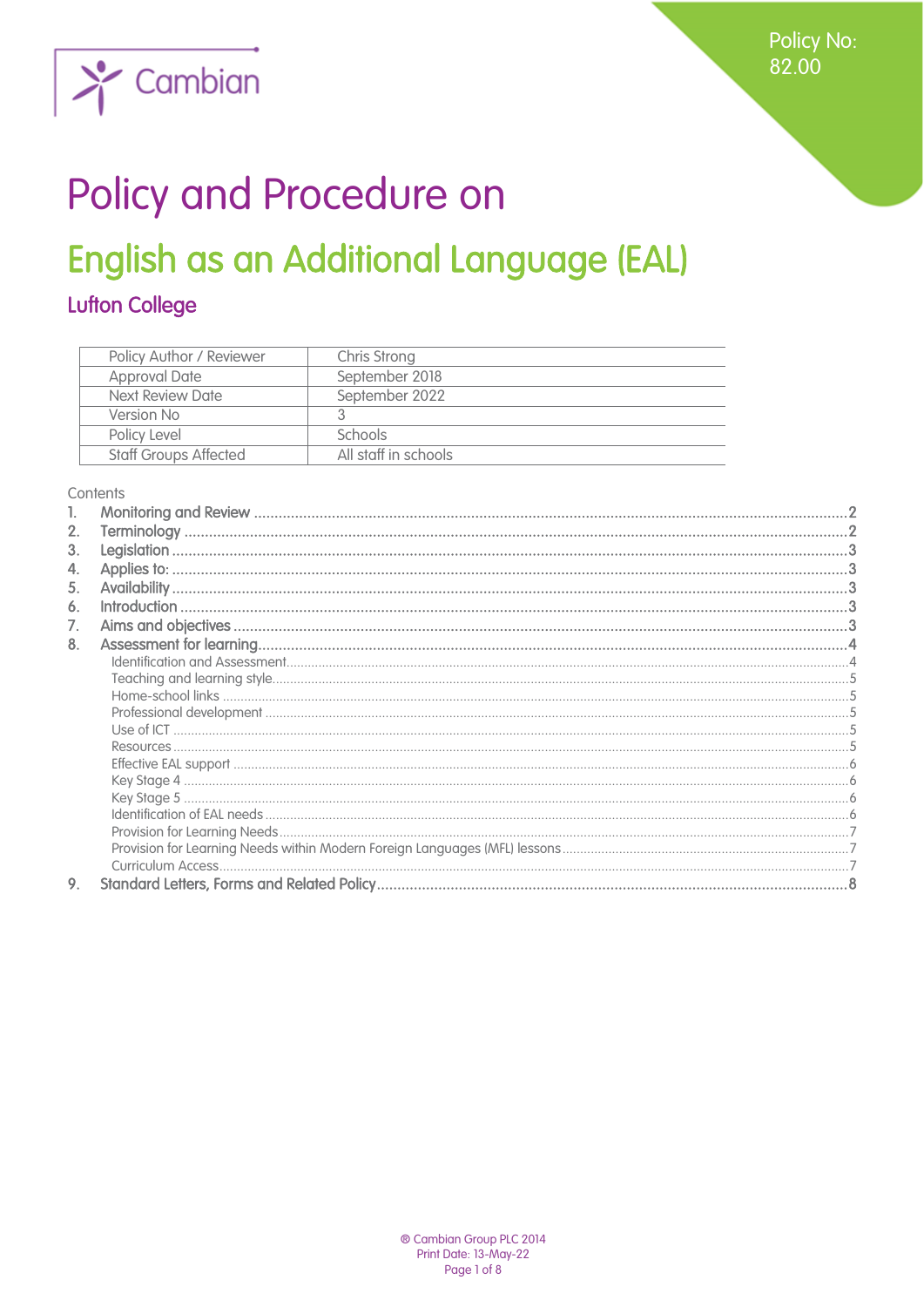

## 1. Monitoring and Review

- $1.1.$ The Proprietor will undertake a formal review of this policy for the purpose of monitoring and of the efficiency with which the related duties have been discharged, by no later than three years from the date of approval shown above, or earlier if significant changes to the systems and arrangements take place, or if legislation, regulatory requirements or best practice guidelines so require.
- $1.2.$ The local content of this document will be subject to continuous monitoring, refinement and audit by the Head of Service.

Signed:

ffekt f

Andrew Sutherland Representative, Proprieter - Cambian Group August 2021

## <span id="page-1-0"></span>2. Terminology

 $2.1.$ Our aim is to use consistent terminology throughout this policy and all supporting documentation as follows:

| 'Establishment' or<br>'Location | this is a generic term which means the Children's Home/school/college.<br>Lufton College is a college.                                                                                                                       |  |
|---------------------------------|------------------------------------------------------------------------------------------------------------------------------------------------------------------------------------------------------------------------------|--|
| Individual                      | means any child or young person under the age of 18 or young adult<br>between the ages of 18 and 25. At Lufton College we have children and<br>young people attending and/or residing between the ages of 16 and 25<br>years |  |
| <b>Service Head</b>             | This is the senior person with overall responsibility for the college. At<br>Lufton College this is the Head of College & Registered Manager who is<br>Sophia Cursons.                                                       |  |
| <b>Key Worker</b>               | Members of staff that have special responsibility for Individuals residing at<br>or attending the Establishment.                                                                                                             |  |
| Parent, Carer, Guardian         | means parent or person with Parental Responsibility                                                                                                                                                                          |  |
| <b>Regulatory Authority</b>     | Regulatory Authority is the generic term used in this policy to describe the<br>independent regulatory body responsible for inspecting and regulating<br>services. At Lufton College this is Ofsted & CQC.                   |  |
| <b>Social Worker</b>            | This means the worker allocated to the child/family. If there is no allocated<br>worker, the Duty Social Worker or Team Manager is responsible.                                                                              |  |
| <b>Placing Authority</b>        | Placing Authority means the local authority/agency responsible for placing<br>the child or commissioning the service                                                                                                         |  |
| <b>Staff</b>                    | Means full or part-time employees of Cambian, agency workers, bank<br>workers, contract workers and volunteers.                                                                                                              |  |
| <b>SEN</b>                      | means Special Education Needs and is usually shortened to SEN.                                                                                                                                                               |  |

<span id="page-1-1"></span>Next Review Date: September 2022<br>13-May-22

Print Date: 13-May-22 Page 2 of 8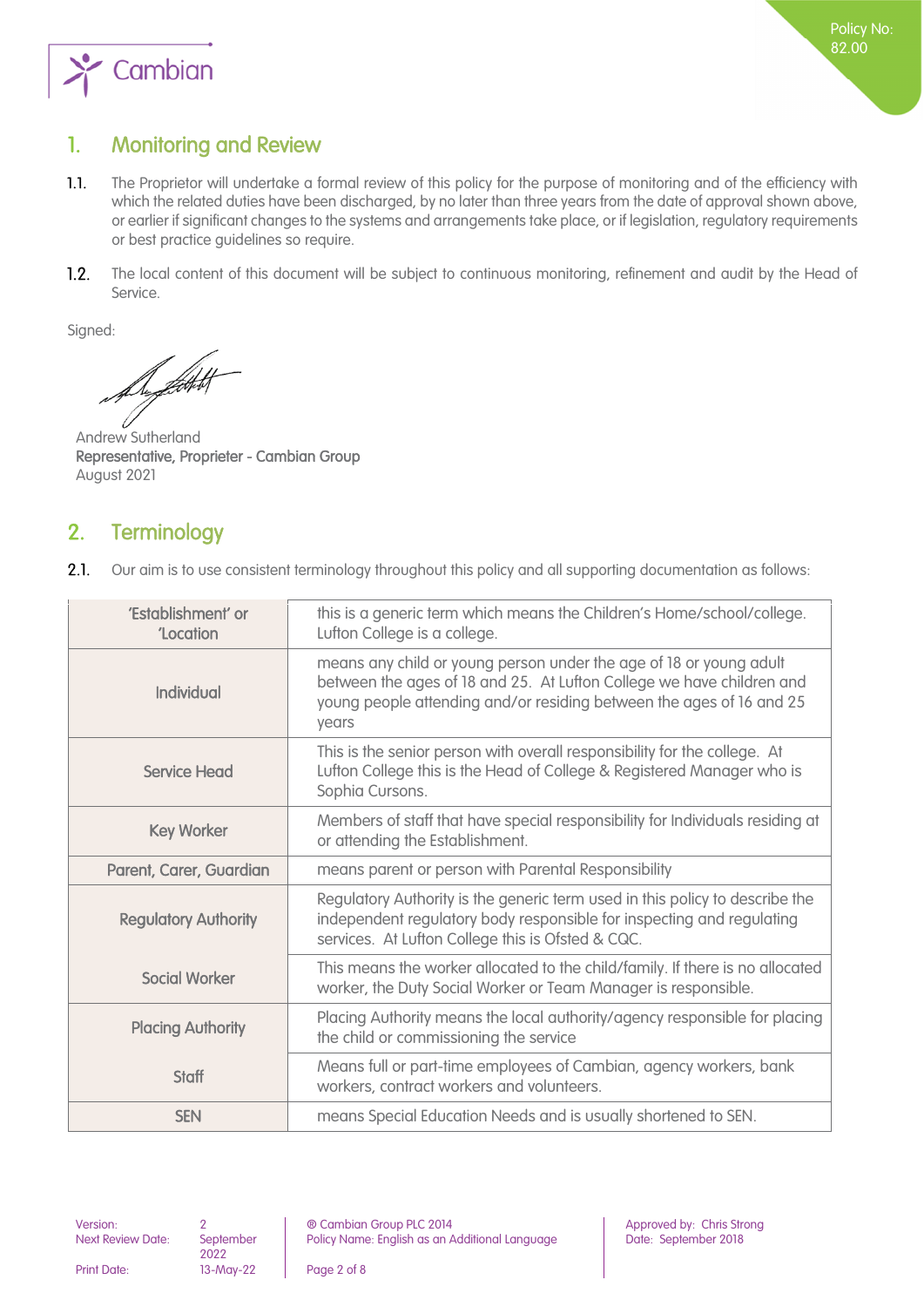

## 3. Legislation

 $3.1$ Complies with Part 6, paragraph 24(3) (b) of The Education (Independent School Standards Compliance Record) (England) (Amendment) Regulations.

## <span id="page-2-0"></span>4. Applies to:

- the whole Location inclusive of activities outside of the normal hours;
- <span id="page-2-1"></span>all staff (teaching and support staff), the proprietor and volunteers working in the Location.

## 5. Availability

 $5.1.$ This policy is made available to parents/guardians, carers, staff and Individuals from the college website.

## <span id="page-2-2"></span>6. Introduction

- $6.1.$ In common with the rest of the curriculum, where a child is learning English as an additional language, this is individually planned for, taking into account the particular needs of the child and working with the family to plan how best to facilitate the child's integration into an English speaking setting. If for example, a child at our Location was most comfortable with say another language our strategy in understanding how best to enable the child to use English would include observing the child communicating in their mother tongue. As a result of this, key English words would be sent to the guardians, and we would request from them a list of the key words in their mother tongue. This would enable the teachers to be familiar with what the child might be trying to say. It would also assist in preventing the child becoming disheartened having managed to form a word, this being a significant achievement, in the mother tongue and then enable the teachers to encourage the child to transfer the word into English. Our experience is that this individually tailored approach has shown to be highly successful. We offer guardians the option to receive any policies, procedures, newsletters etc. That they would receive in English, translated into other languages.
- $6.2.$ The teaching and learning, achievements, attitudes and well-being of all our Individuals are important. We encourage all our Individuals to achieve the highest possible standards. We do this through taking account of each Individual's life experiences and needs.

## <span id="page-2-3"></span>7. Aims and objectives

- The National Curriculum secures entitlement for all Individuals to a number of areas of learning and gives them the opportunity to develop the knowledge, understanding, skills and attitudes that are necessary for their self-fulfilment and development as responsible citizens. We promote the principles of fairness and justice for all through the education that we provide in our school.
- The aim of this policy is to help ensure that we meet the full range of needs of those Individuals who are learning English as an additional language. This is in line with the requirements of current legislation
- $7.1.$ We aim to raise the attainment of minority ethnic pupils by:
	- assessing pupils' English ability and giving pupils with EAL access to the curriculum as quickly as possible;
	- providing pupils with EAL opportunities to hear and read good models of English and extend their knowledge and use of English;
	- providing additional in-class and withdrawal support to these pupils;
	- developing an understanding of and valuing pupils' home languages;
	- using visual and auditory resources;
	- assessing pupils with EAL to establish their needs and progress;
	- liaising with Special Educational Needs (SEN) colleagues in identifying pupils who may additionally have SEN.
- $7.2.$ The aims of our (EAL) provision are that all students whose first language is not English:
	- become autonomous in all aspects of the English Language;

| Version:                 |           | ® Cambian Group PLC 2014                       |
|--------------------------|-----------|------------------------------------------------|
| <b>Next Review Date:</b> | September | Policy Name: English as an Additional Language |
|                          | 2022      |                                                |
| <b>Print Date:</b>       | 13-May-22 | Page 3 of 8                                    |

Approved by: Chris Strong Date: September 2018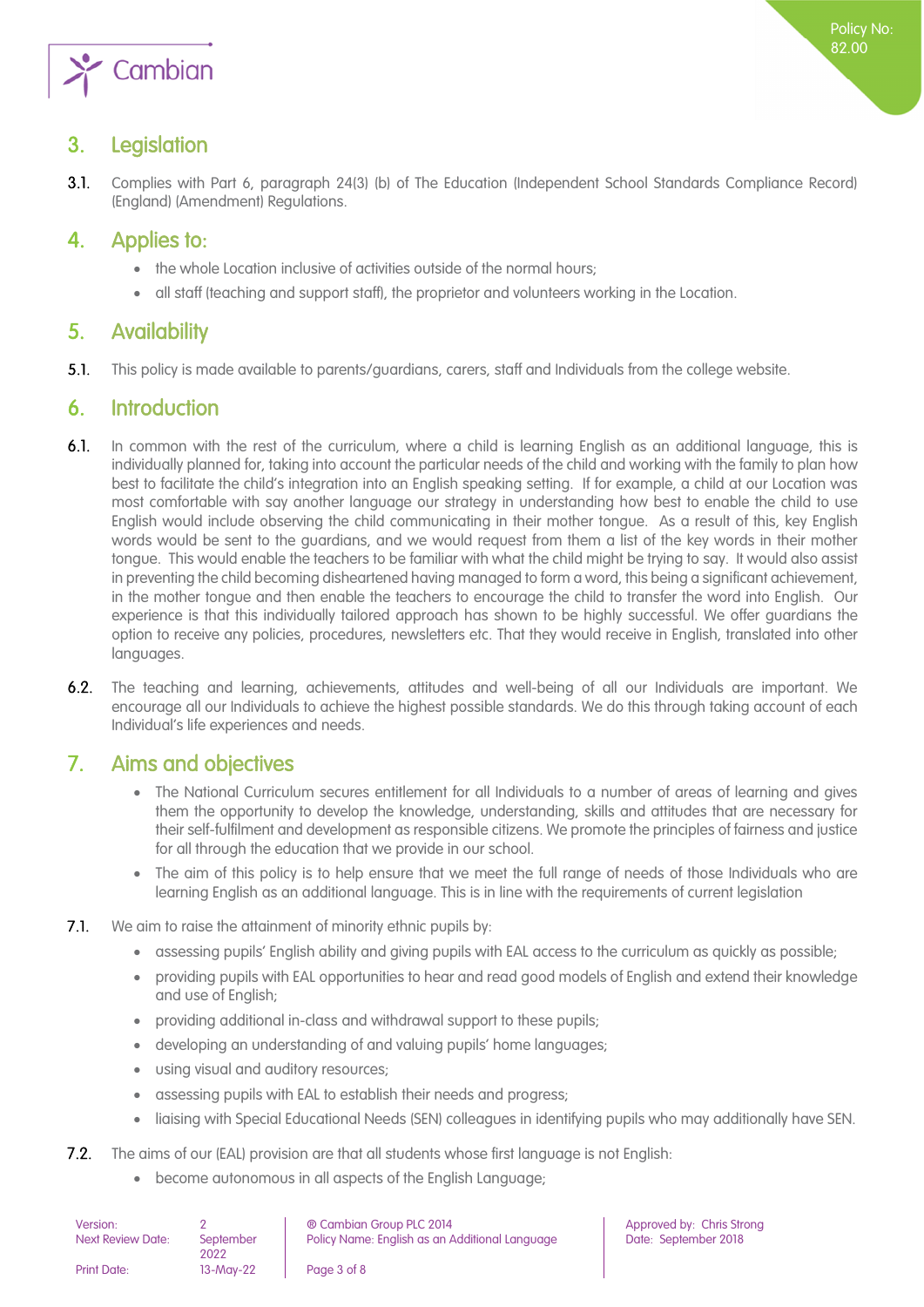

- are supported so that they gain full access to the full school curriculum that is offered;
- become aware of and can appropriately respond to differences and similarities between their cultures and others;
- progress in their abilities within each aspect of the English Language including speaking, listening writing and reading;
- <span id="page-3-0"></span>are supported in their preparations for their next step in their academic careers.

### 8. Assessment for learning

- $8.1.$ We use the [QCA English scales to measure English language competence for EAL Individuals linked to the National Curriculum. These have only recently been published. We carry out ongoing recording of attainment and progress in line with agreed school procedures.
- $8.2.$ The statutory assessment arrangements of the National Curriculum allow us to make special arrangements for Individuals who are learning English as an additional language.
- $8.3.$ In the mathematics tasks and tests at Key Stage 1 we help Individuals by translating English words or phrases that appear in the assessment materials, or non-English words or phrases that the Individuals use in their responses.
- For the science and written mathematics test at Key Stage 2, we provide verbal or written translations of words or  $8.4.$ phrases in the test papers which we think are likely to prove difficult for Individuals for whom English is an additional language. For the mental arithmetic test at Key Stage 2 we provide a verbal translation of the test to Individuals who have limited English.
- $8.5.$ The language support teacher offers support to Individuals during the Key Stage 1 and Key Stage 2 assessment period.
- $8.6.$ Students who have been resident in Britain for less than two years at the time of sitting formal public examinations (e.g. GCSE, A-level) may qualify for extra time. The SENCo will submit the necessary documentation to the relevant examining bodies in this instance.

#### <span id="page-3-1"></span>Identification and Assessment

- $8.7.$ Guardians are asked to inform school of any language needs their child may have on entry to school. In addition to this, their class teachers liaising with colleagues and working alongside pupils should be able to identify and assess pupils with EAL in order to target them for support. This can be done using a variety of data, including:
	- NFER English and Maths tests
	- PIPs and Aspects
	- Foundation stage profile
	- CATs
	- Teacher assessment
	- Reading tests/sweeps
	- Spelling tests
	- Individual pupil targets
	- ICT based tracking systems
	- Consultation with guardians
	- Attendance and behaviour monitoring
	- Accurate ethnic data
- $8.8.$ Once the pupils have been identified and assessed, the class teacher needs to work with colleagues to develop Individual Language Plans with SMART targets (ILP's). All should be aware that EAL pupils will frequently understand what is being said, well before they have confidence enough to speak themselves.

| Version:                 |                   | ® Cambian Group PLC 2014                       |
|--------------------------|-------------------|------------------------------------------------|
| <b>Next Review Date:</b> | September<br>2022 | Policy Name: English as an Additional Language |
| <b>Print Date:</b>       | 13-May-22         | Page 4 of 8                                    |

Approved by: Chris Strong Date: September 2018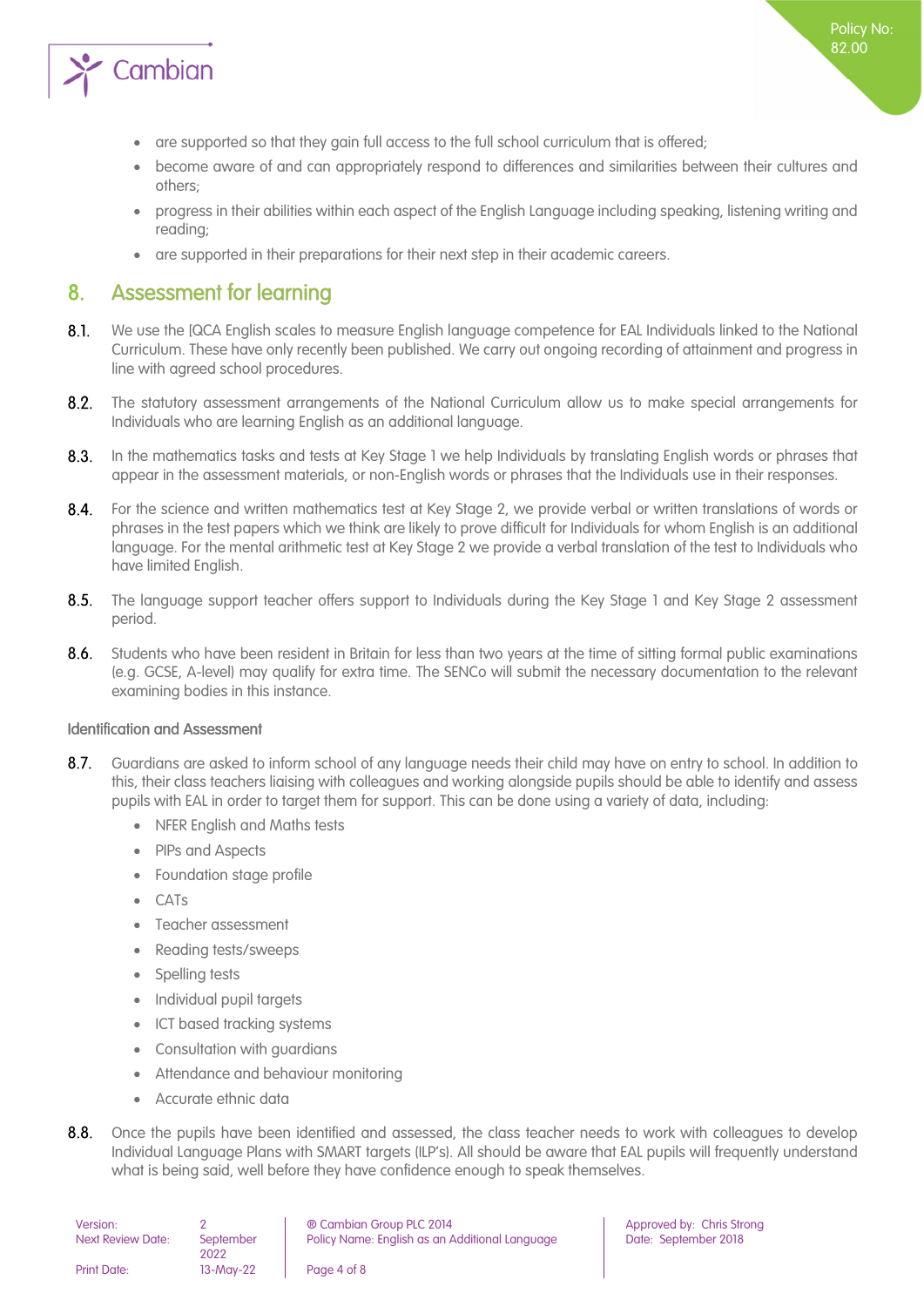

#### <span id="page-4-0"></span>Teaching and learning style

- $8.9.$ Teachers take action to help Individuals who are learning English as an additional language by various means:
	- developing their spoken and written English by:
		- o ensuring that vocabulary work covers the technical as well as the everyday meaning of key words, metaphors and idioms;
		- o providing in class support for individuals and small groups;
		- o developing appropriate resources;
		- o explaining how speaking and writing in English are structured for different purposes across a range of subjects;
		- $\circ$  providing a range of reading materials that highlight the different ways in which English is used;
		- o encouraging Individuals to transfer their knowledge, skills and understanding of one language to another;
		- o providing support within small-group intervention strategy programmes also involving non–EAL pupils;
		- o providing advice and training for staff members;
		- o building on Individual's experiences of language at home and in the wider community, so that their developing uses of English and other languages support one another;
	- ensuring access to the curriculum and to assessment by:
		- o using accessible texts and materials that suit Individual's ages and levels of learning;
		- o providing support through ICT, video or audio materials, dictionaries and translators, readers and amanuenses;
		- o using the home or first language where appropriate.

#### <span id="page-4-1"></span>Home-school links

- 8.10. These are in place to:
	- Welcome guardians into school
	- Communicate with and involve guardians in their Individual's learning
	- Promote a multi-cultural understanding in school
- 8.11. The school is aware of obstacles to communication that may arise for some pupils and families with EAL and knows where to seek advice and support to overcome these.

#### <span id="page-4-2"></span>Professional development

8.12. All staff are provided with opportunities for training on EAL, through the SENCo, whose responsibility it is to provide this training on a regular basis, for all staff to extend their knowledge and understanding and enhance their skills. This contributes to the development of good practice and the raising of achievement within the school.

#### <span id="page-4-3"></span>Use of ICT

8.13. ICT is a central resource for learning in all areas at insert name of school and is used when relevant for meeting the needs of EAL pupils.

#### <span id="page-4-4"></span>Resources

- 8.14. Staff working with EAL pupils can receive training in how to use existing resources to support language development, as part of their professional development. The school seeks to purchase resources which reflect different ethnicities in their language, visual images and content. Money is allocated each year to purchase further resources to support Learning Development including EAL. If teachers do not share the student's language they can use resources to demonstrate the value of the student's language through:
	- dual language texts;
	- multi lingual labels around the classroom / school and

| Version:           |                   | ® Cambian Group PLC 2014                       |
|--------------------|-------------------|------------------------------------------------|
| Next Review Date:  | September<br>2022 | Policy Name: English as an Additional Language |
| <b>Print Date:</b> | 13-May-22         | Page 5 of 8                                    |

Approved by: Chris Strong Date: September 2018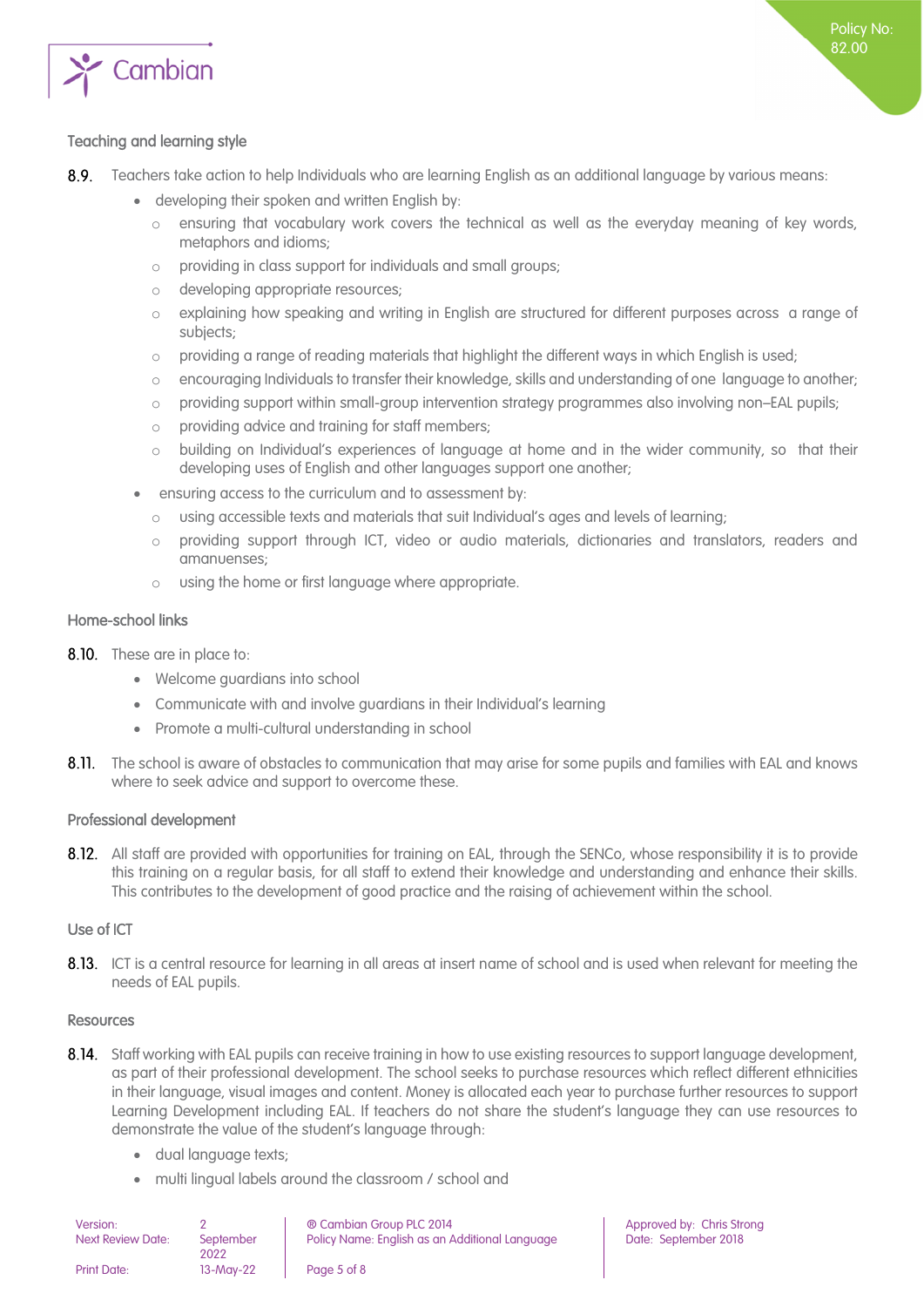

stories from their own and other cultures.

#### <span id="page-5-0"></span>Effective EAL support

- 8.15. This will be evidenced by:
	- High standards of EAL training and curriculum content for EAL pupils
	- Good leadership and management of EAL
	- Pupils with EAL are sufficiently challenged and supported so they can reach their potential
	- Support takes account of pupils at the early stage of language learning
	- Use of our 'guardian angel' system. New EAL learners can be paired with both a helper who speaks their mother tongue, wherever possible (to help them feel comfortable) and a classmate (to help them integrate into the school)
	- Support takes account of pupils at later stages of language learning by supporting them in their development of literacy across the curriculum and higher order language skills, e.g. pre-teach specific vocabulary, for example for science, to prepare them in advance of the lesson
	- The offered curriculum is relevant and sensitive
	- The SMT is involved in the monitoring, deployment and quality of provision for the support of minority ethnic pupils
	- Links with guardians are good
	- The area is a strength in the school
- 8.16. The additional support beyond the classroom available through the SEND department will take following form:

#### <span id="page-5-1"></span>Key Stage 4

8.17. Students with an appropriate level of English will continue in mainstream English lessons leading to GCSE English and English literature. Those who would find the GCSE curriculum too difficult or inappropriate will receive timetabled EAL lessons in preparation for the First Certificate in English or the Cambridge Preliminary English Test.

#### <span id="page-5-2"></span>Key Stage 5

8.18. Sixth formers are recommended two lessons of EAL a week during their study periods. Students are working towards the IELTS examination which is required by many universities in the UK and abroad. Arrangements will be made for them to take their IELTS at a local school centre.

#### <span id="page-5-3"></span>Identification of EAL needs

- 8.19. EAL needs are identified through a range of methods, including:
	- On entry, when EAL is identified and recorded as part of the entrance process, and interviews/meetings with the child and guardians take place.
	- By teaching staff recognition of the particular needs of a child, which should be fed back to the SENCo.
	- Through individual meetings with the SENCo, and with the Head of the MFL faculty where appropriate (e.g. where the language spoken is one that is taught within school, and/or where facilitation of the child's development of language can clearly be assisted through the MFL department's provision).
	- Through discussion with external professionals e.g. tutors, previous teachers, etc.
	- Through parental information.

2022

Print Date: 13-May-22 Page 6 of 8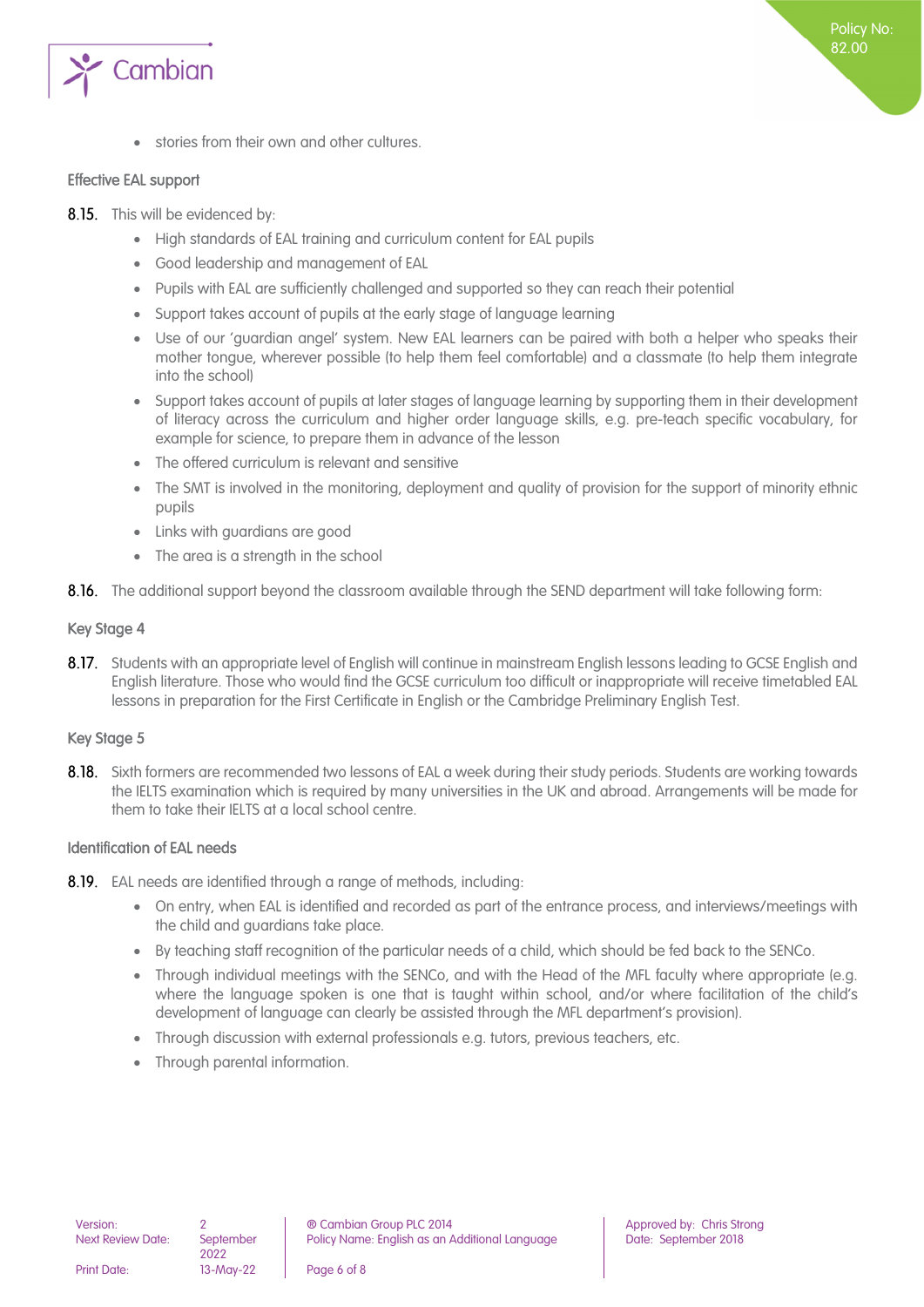

#### <span id="page-6-0"></span>Provision for Learning Needs

8.21. Students with EAL will be differentiated for in accordance with our Differentiation and SEND policies. This may involve the use of all main forms of differentiation (resource, outcome, choice, support, task). As with all students this differentiation will be personalised by subject teachers to take into account the stage of learning attained by the student, and the methods in which they work best. Teachers will be advised and supported by the SENCo as to suitable methods for each child.

#### <span id="page-6-1"></span>Provision for Learning Needs within Modern Foreign Languages (MFL) lessons

- 8.22. We have students who have English as their native language and who use another language. We will also have students whose native tongue is not English but they use it as their language of instruction. We will refer to both categories of students as Bilingual Learners as they live in two or more languages. Bilingual students are those who have 'access to more than one language in normal and natural ways in their daily lives.'
- 8.23. Within language lessons we will aim for Additive Bilingualism rather than Transitional Bilingualism which can restrict student leaning. We will aim that through their lessons in French and Spanish, knowledge of other languages extends their constantly expanding language repertoire promoting their use of English and mother tongue. Languages are not separate and isolated units and bilingual learners show a greater level of metalinguistic awareness as well as greater cognitive capacity for language as a system. Bilingual students often demonstrate higher levels of selfconfidence as they function in different cultures and social groups.
- 8.24. If a student is bilingual in French or Spanish, they will be given access to an EPP booklet for regular extension within the classroom. Additional EAL resources tailored to their precise abilities and needs will also be made regularly available. The opportunity to sit qualification examinations (e.g. GCSE, A-level) in their native tongue will be arranged wherever possible, and the Head of MFL can provide advice and guidance on obtaining tuition in languages outside school. Furthermore, the Head of MFL will endeavour to allocate time, where possible, to one on one or small group sessions with bilingual students with Native Language Assistants alongside the option of an after school club delivered by the assistants aimed specifically for bilingual speakers of the appropriate language.
- 8.25. Language learning for our bilingual learners is encouraged through:
	- contextual support through practical experiences;
	- appropriate modelling of language;
	- opportunities to communicate confidently in the new language;
	- motivation through meaningful activities;
	- self-confidence through praise and
	- stimulating and enjoyable learning situations and
	- Time spent with Native Language Assistants in one on one or small group sessions.

#### <span id="page-6-2"></span>Curriculum Access

8.26. Teaching and learning, achievements, attitudes and well-being of all our Individuals are important. Some of our Individuals may have particular learning and assessment requirements, which are linked to their progress in learning English as an additional language. Individuals who are learning English as an additional language have skills and knowledge about language similar to monolingual English-speaking Individuals. Their ability to participate in the full curriculum may be in advance of their communicative skills in English.

| Version:                 |                   | ® Cambian Group PLC 2014                    |
|--------------------------|-------------------|---------------------------------------------|
| <b>Next Review Date:</b> | September<br>2022 | Policy Name: English as an Additional Langu |
| <b>Print Date:</b>       | $13-Mav-22$       | Page 7 of 8                                 |

Approved by: Chris Strong Policy Rame: English and Police: September 2018

Policy No: